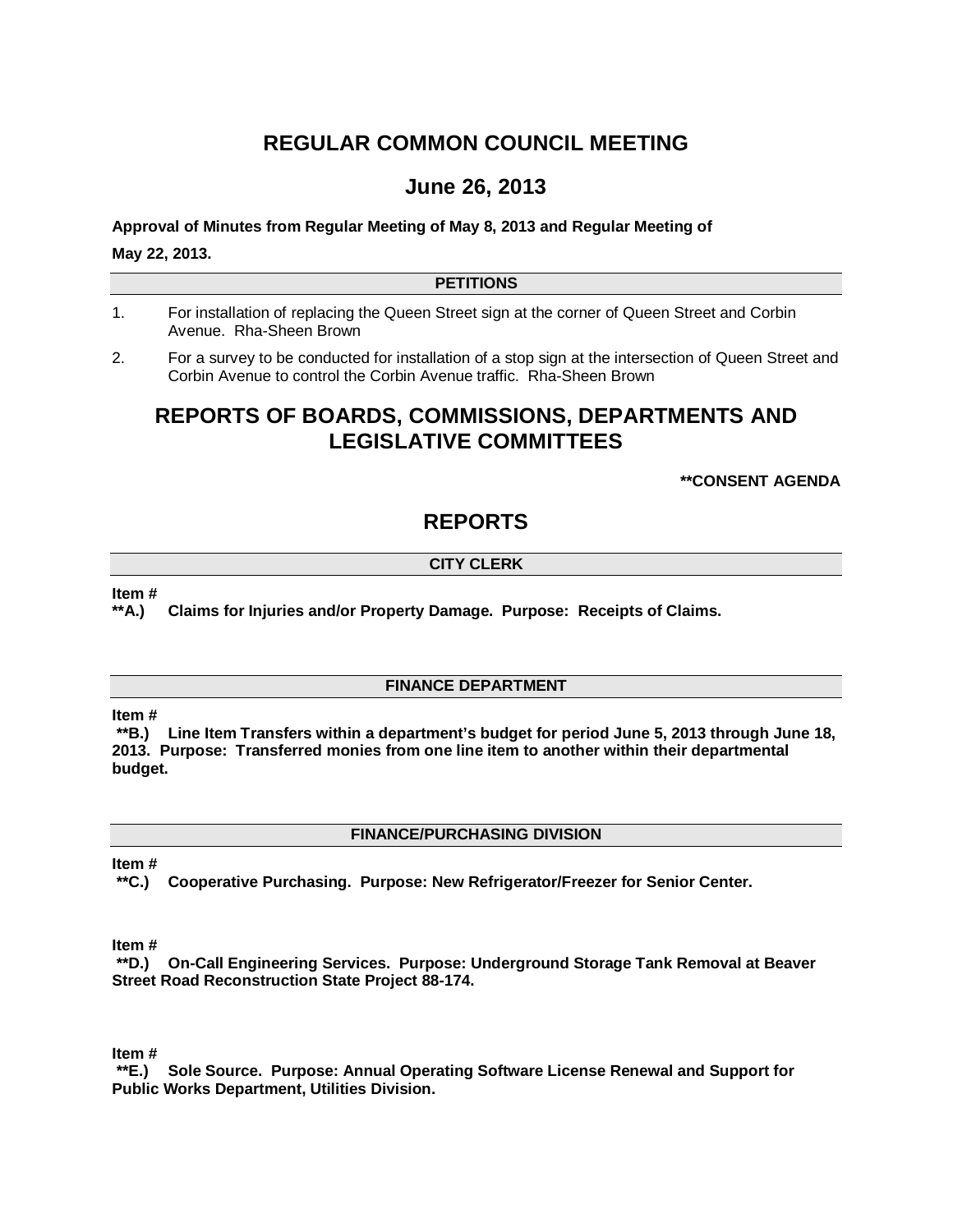**Item #**

**\*\*F.) Emergency Purchase Order. Purpose: Controller Replacement on the Electrical Generator at City Hall.**

**Item #**

**\*\*G.) Emergency Purchase Order. Purpose: Highway Castings needed for street repairs.**

**Item #**

**\*\*H.) Professional Services. Purpose: Annual Web Hosting Agreement for City Assessor's Office.**

**Item #** 

**\*\*I.) Public Bid No. S-165. Purpose: Sale of Surplus Equipment and Vehicles.**

**Item #**

**\*\*J.) Public Bid No. 3733. Purpose: Roof Replacement at Fire Station #7 for New Britain Fire Department.**

**Item #**

**\*\*K.) Public Bid No. 3728. Purpose: Water and Sewer Line Protection Bid for Public Works Department, Utilities Division's City Customers.**

#### **PARKS & RECREATION**

**Item #32296**

**\*\*L.) Blake Road tree request. Purpose: Removed all dead limbs and hangers.**

### **TAX DEPARTMENT**

**Item #**

**\*\*M.) Tax Abatements, Corrections and Refunds.** 

## **STORM COMMITTEE REPORT**

**Item #**

**\*\*M.1) Bi-Partisan Storm Committee Report.**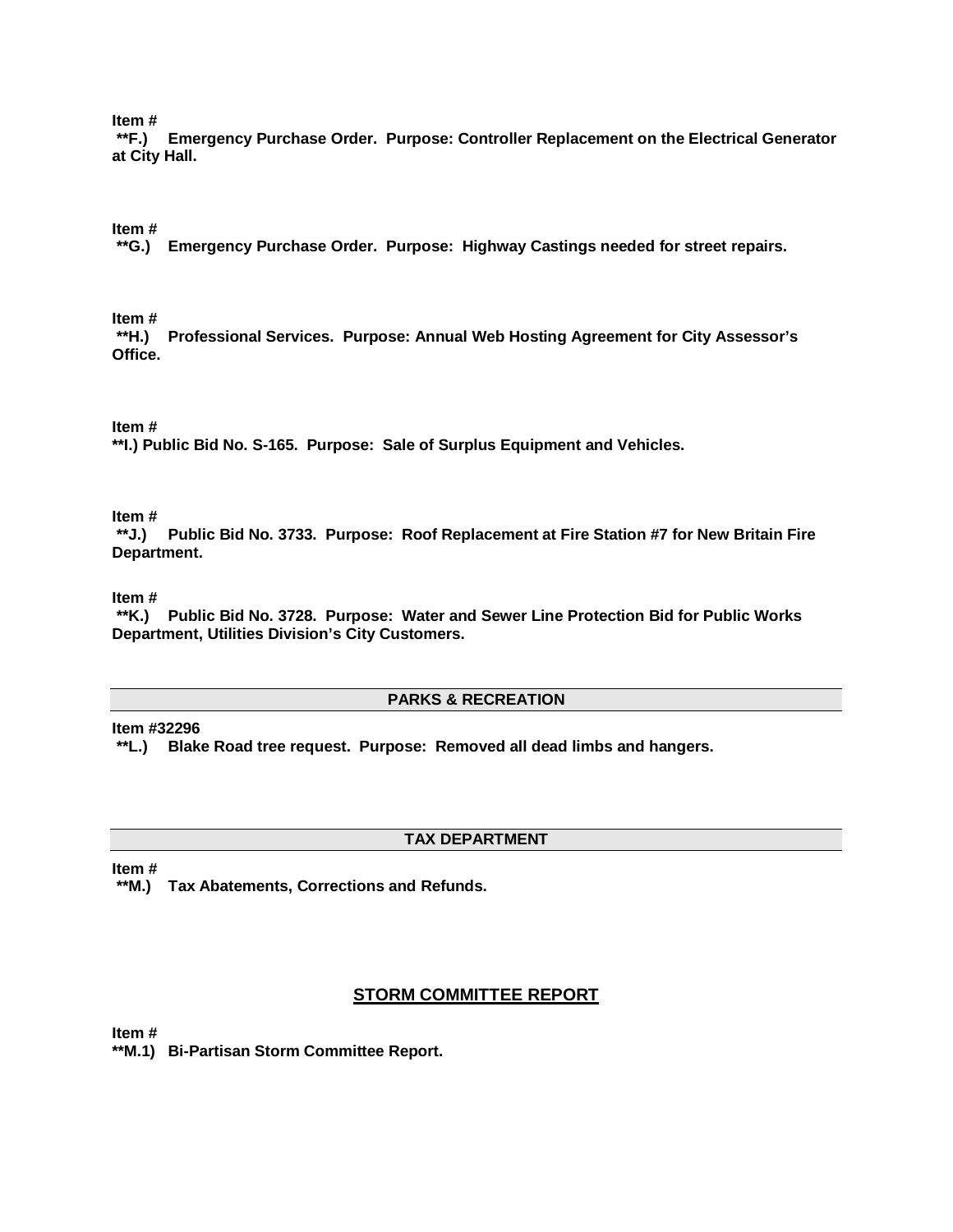## **REPORTS BACK FROM COMMITTEE**

**LICENSE COMMITTEE**

**Item #32335**

**\*\*N.) Sacred Heart Church Annual Parish Festival "Odpust". Purpose: License be issued for purpose of conducting their annual festival.** 

#### **Item #32336**

**\*\*O.) Dozynki Festival. Purpose: License be issued for purpose of conducting the annual festival.**

**Item #32340**

**\*\*P.) Little Poland Festival. Purpose: License be issued for purpose of conducting festival.** 

## **RESOLUTIONS RETURNED FROM COMMITTEE**

#### **Item #32335**

**1.) Sacred Heart Church Annual Parish Festival "Odpust". Purpose: Conducting their annual parish festival. L. Hermanowski** 

#### **Item #32336**

**2.) Dozynki Festival. Purpose: Conducting the Annual Festival. L. Hermanowski**

#### **Item #32340**

**3.) Little Poland Festival. Purpose: Conducting festival for April 27, 2014. L. Hermanowski** 

## **NEW RESOLUTIONS**

**Item #**

**4.) July – Recreation and Parks Month. Purpose: Encourage all citizens to celebrate by participating in activities offered by Parks and Recreation Department. S. Black, Rha-Sheen Brown, D. DeFronzo, J. Giantonio, E. Magnuszewski, E. Sanchez**